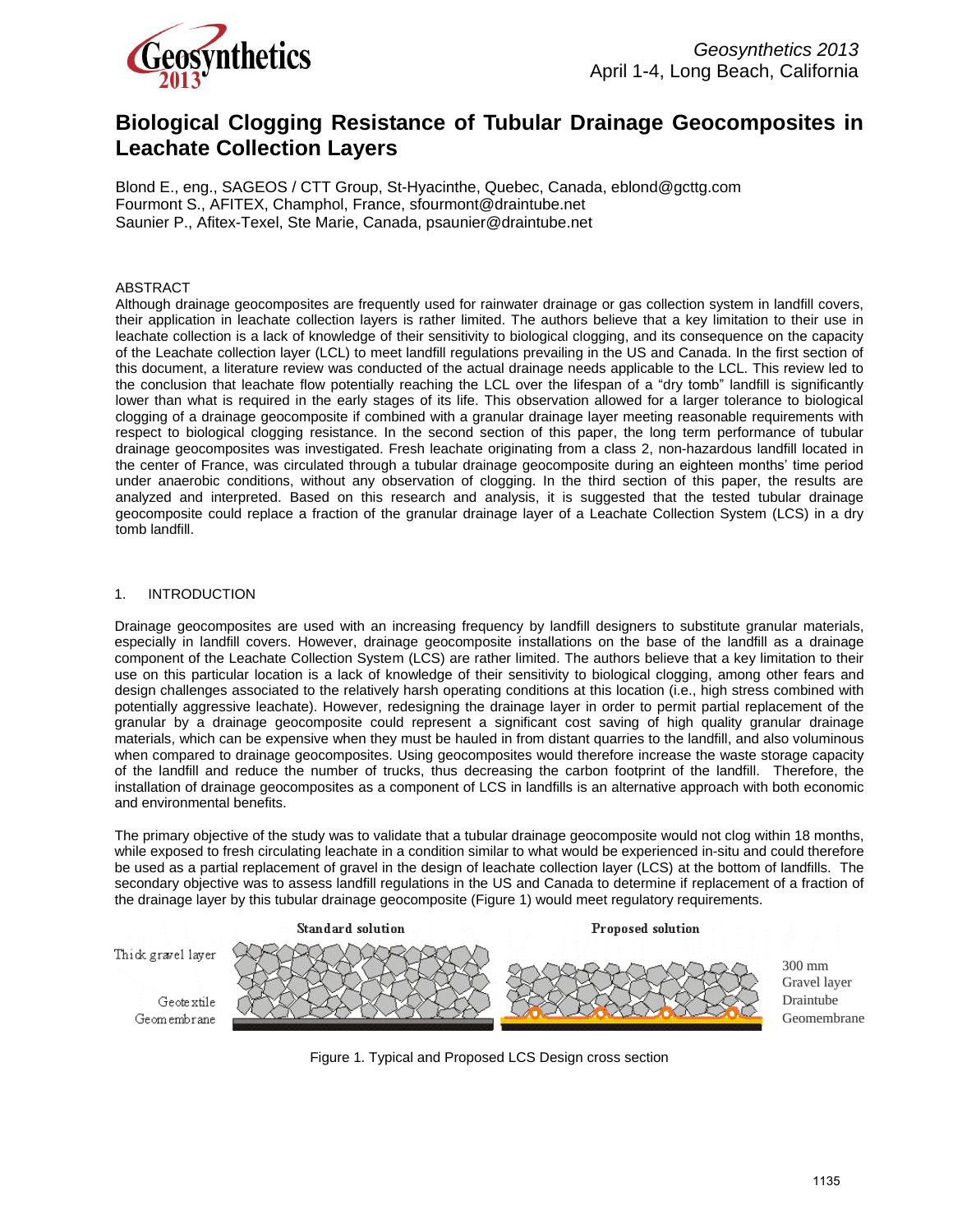# 2. PERFORMANCE REQUIREMENTS

#### 2.1 Regulatory Requirements

The head of leachate on the lining system and the thickness of the drainage layer are the two requirements which are commonly described in the various regulations prevailing throughout North-America.

In the vast majority of the cases, LCS must be designed to maintain the leachate head on the liner to 0.3 m or less. Landfills in EPA-approved jurisdictions must have a state or tribe approved performance design (EPA 1993). In the EPA-approved solid waste program in the State of California, a blanket LCS is required for a Class II municipal solid waste landfill, which the LCS must ensure no buildup of hydraulic head on the liner, but the thickness of the LCS is not specified (Title 27, California Code of Regulations).

In Canada, landfill regulations are mandated by provinces or territories, not the federal government. In some jurisdictions (i.e. Alberta), leachate head must be monitored, but there is no specified limit or design requirements for LCS thickness, thus no regulatory limits on the use of geocomposites in the LCS (Government of Alberta 2010). In Newfoundland, the LCS must be a minimum of 0.3 m in thickness plus a 0.375 m cushion layer between the LCS and the waste, with a maximum leachate head of 0.3 m (Government of Newfoundland and Labrador 2010). In the province of Ontario, the combination of the primary LCS and the cover must maintain leachate head on the liner at 0.3 m or less for a service life of 100 years and the infiltration rate through the final cover is required to be equal to or greater than 0.15 m/year (Ontario Regulation 232/98). This forced infiltration means that there will be leachate generation long after installation of the final cover, thus a continued potential for leachate generation, and therefore biological clogging.

As a consequence, the potential replacement of a fraction of the granular drainage layer by a geocomposite with sufficient hydraulic performances can be considered to be feasible for landfills located in jurisdictions which do not prescribe a minimum thickness of the drainage layer. Another factor that could potentially present some restrictions to this design is the prescribed design life of the LCL, i.e. under the Ontario regulation, which could require further investigations.

In order to assess that the hydraulic capacity of the drainage layer (0.30 m of gravel including the drainage geocomposite) will be sufficient to meet the performance requirement (maximum head of leachate of 0.30 m), it is necessary to:

- Identify the required capacity of the drainage layer; and
- Predict the long term behavior of the drainage layer (i.e. creep and clogging).

2.2 Hydraulic Requirements - Review of the Quantity of Leachate Predicted in the Literature

The key hydraulic design criteria for LCS systems are that the head on the liner needs to be smaller than the prescribed value (typically 0.3 m) and that the liquid thickness in the LCS be less than the thickness of the drainage layer thickness throughout the entire design life of the landfill. Typically the McEnroe equations are used to determine the liquid supply rate in the LCS system. The majority of the North American designers probably use the HELP model which uses the McEnroe equations as well. The more recent literature recommended double-checking the HELP model calculations with approximate solutions with Giroud's Equation (1992, 1995).

As an alternative design approach to predict leachate generation rates, Bellenfant (2009) states that there are two stages to consider; while the cell is being filled (~1 to 5 years), and after the final cover is installed (10's to 100's of years).

During the first stage, the quantity of leachate which is generated is the greatest, because there is no final cover and all the rainfall reaches the waste. Additional parameters have been identified as influencing the volume of leachate collected from the LCS:

- More evaporation will take place when there is thicker waste, therefore reducing the quantity of leachate reaching the LCS (Bellenfant, 2009);
- Techniques used in the operation of the landfill will change the quantity of water penetrating the waste, and also the leachate generated (i.e., type of daily covers, slopes).

The LCA model (SITA, Creed, EIA, 1998) provides an estimation of the quantity of leachate collected from the LCS relative to the precipitation, considering the number years that a cell has been in operation and the presence – or not – of a cover:

0 to 18 months with no cover, 20% of the precipitation quantity;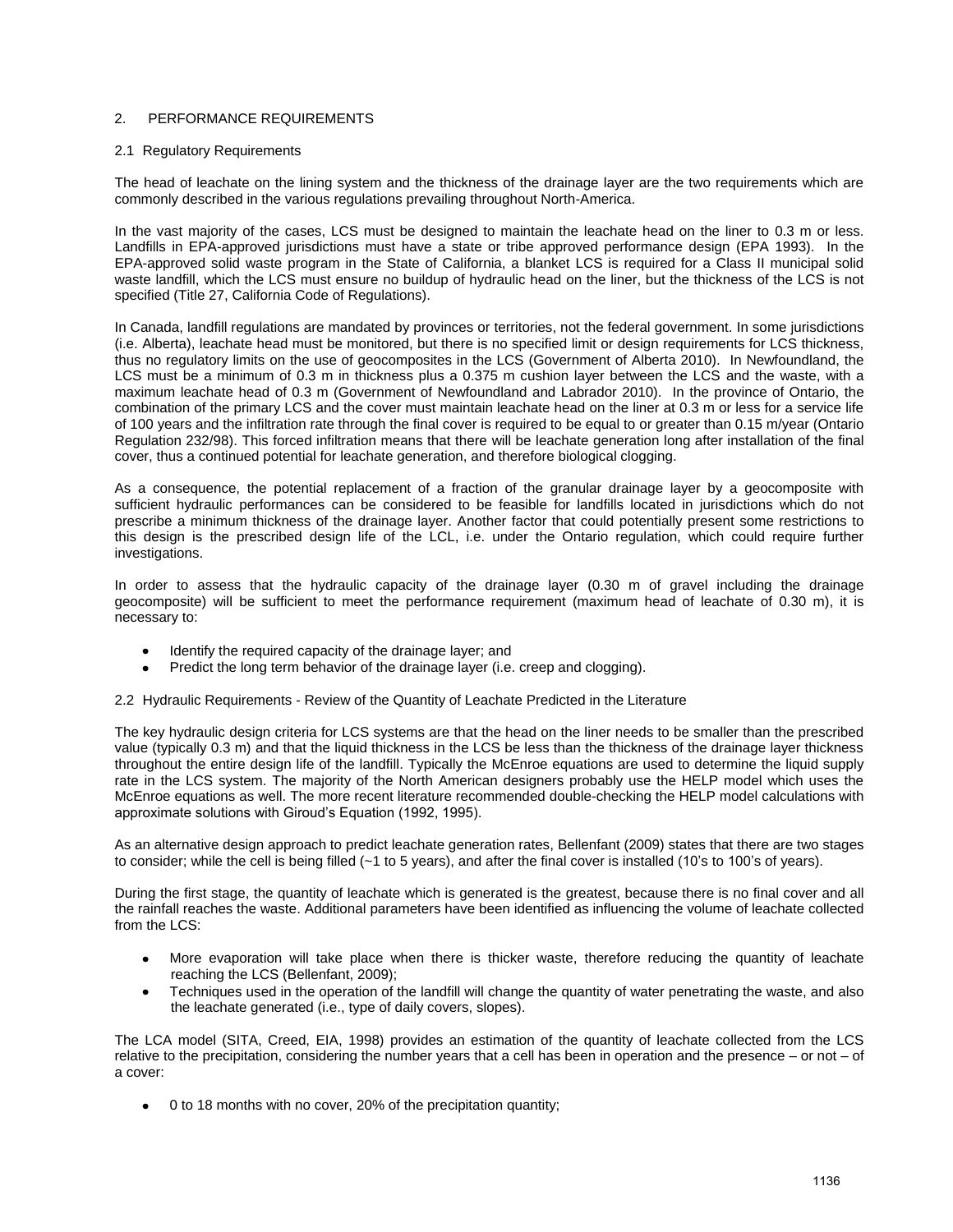- 18 months to 5 years with no cover, 6.6% of the precipitation quantity;
- 5 to 10 years with no cover, 6.5% of the precipitation quantity;
- 10 years + with a geomembrane cover: 0.2% of the precipitation quantity.

Although the amount of water collected from the LCS is almost as much as the precipitation during the first weeks or months of operation when there is little or no waste in the cell, it rapidly decreases after only 18 months. Moreover, once a low permeability cover has been installed, the quantity of leachate to be drained by the leachate collection layer will be an insignificant fraction of what it was during its first weeks of operation. As a consequence, it is reasonable to consider that the LCS is a critical component of the lining system during only the first few years that the landfill is in operation if the landfill final cover is designed to allow only a nominal amount of precipitation to enter the landfill.

It is thus possible to state that even if the performance of a drainage layer designed to absorb the rainfall in a given area is reduced to 20% of its initial capacity after 18 months, it will still fulfill its function and meet regulatory requirements as a LCL when the landfill is operated in the conditions considered in the LCA model. The same approach can be used to state that a sufficient performance would be offered by a LCL presenting as little as 0.2% of its initial capacity following installation of a geomembrane final cover.

These numbers appear promising considering the observations reported by Rowe (2005), which suggest that clogging of the gravel layer can occur after a period of time that can vary between a decade to a century, depending on the design of the LCS and the properties of the leachate.

#### 2.3 Long Term Performance of Geocomposite Drainage Layers

Among the issues which have to be considered in the design of LCS, creep, and biological/chemical clogging are among the key factors as outlined by GRI GC8, which is widely used in North America for the design of drainage geocomposites.

$$
FS = \frac{\theta_{\text{allow}}}{\theta_{\text{req'}d}} \tag{1}
$$

With

$$
\theta_{\text{allow}} = \frac{\theta_{100}}{R F_{\text{CR}} \cdot R F_{\text{CC}} \cdot R F_{\text{BC}}}
$$
\n(2)

where  $\theta_{100}$  is the transmissivity measured in accordance with ASTM D4716 (after 100 hours seating time with in-situ conditions), and the RF are Reduction Factors addressing:

- $RF_{CR}$  = creep deformation:
- *RF<sub>CC</sub>* = chemical clogging;
- $RF_{BC}$  = biological clogging.

Besides the creep, chemical, and biological clogging potential, the GRI GC8 approach also indirectly includes other limiting factors such as geotextile intrusion by requiring consideration as a reference value the transmissivity measured after 100 hours under in-situ conditions which reproduces geotextile intrusion.

However, the reduction-factor approach developed in GRI GC8 focuses solely on the drainage geocomposite itself and its long term performance, not as a component of a LCS. Issues such as the length of the design life used to determine these reduction factors are not clearly defined in the GRI GC8 standard, and could generate divergent interpretation of their significance. Moreover, it was not possible for the authors to identify any published scientific justifications for these proposed values in the GRI-GC8 standard, which have been discussed in-depth by several authors including Zhao et al. (2012).

Although the preferred approach to the design of drainage geocomposites may vary depending on the application and assumptions considered, there is a broad acceptance regarding the fact that creep and biological / chemical clogging are the key factors affecting the performance of drainage geocomposite used in LCS and that an improvement of existing design guidance would be welcomed.

Although biological and chemical clogging are likely to occur in every type of product, one of the strengths of tubular drainage geocomposites is the shape of the core and its ability to resist very high stresses while confined in soil. Saunier et al. (2010) have observed that the transmissivity of tubular drainage geocomposites was not affected by normal load or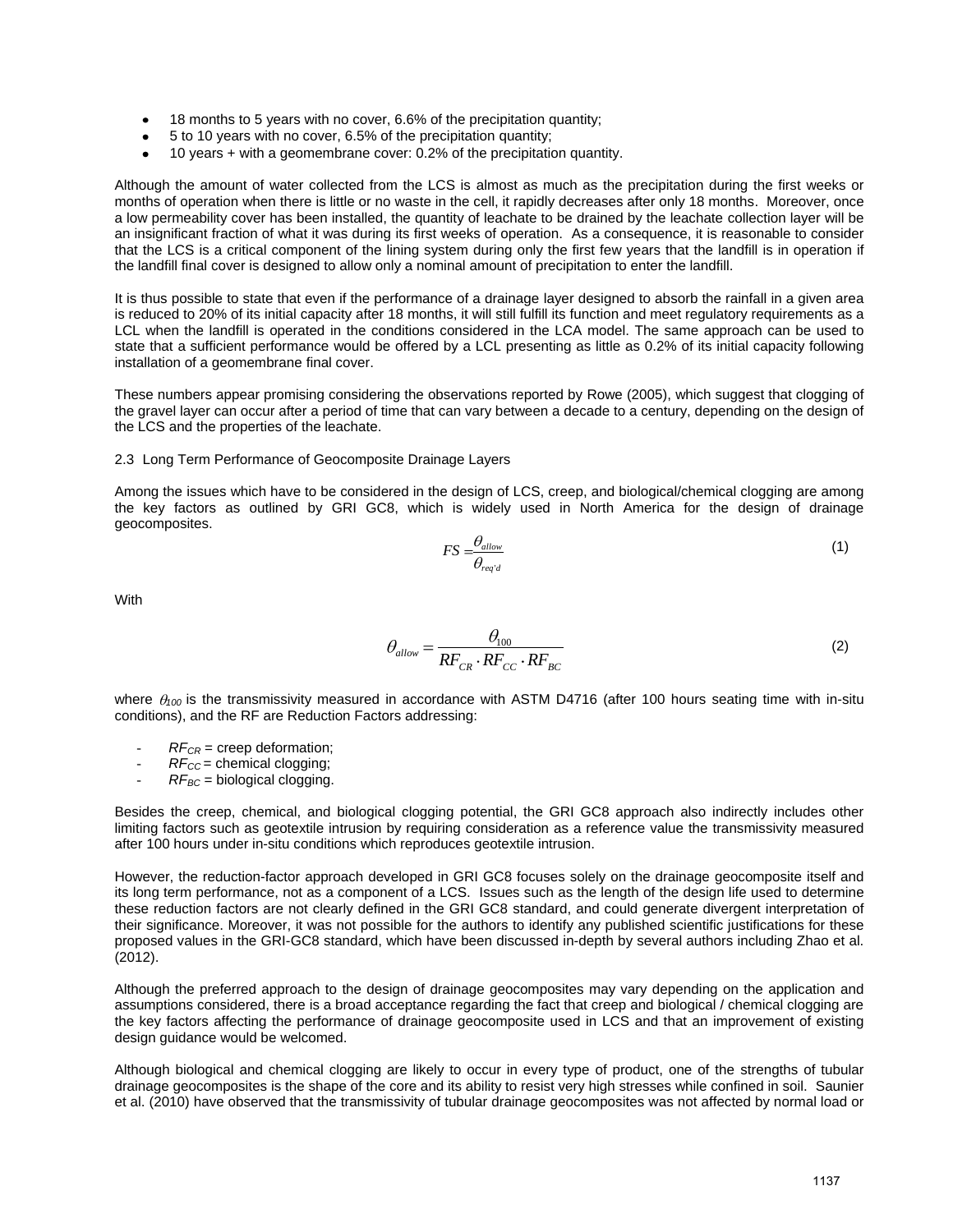creep up to normal stresses as high as 2500 kPa and test durations up to 100 hours. It was concluded that the creep reduction factor in GRI GC8 can be neglected as long as the product is confined in soil. As a consequence, it is suggested that biological and chemical clogging can be considered to be the only factors which are likely to affect the performance of tubular drainage geocomposites.

# 2.4 Leachate Composition

Several landfill leachate characteristics should be considered for proper evaluation of the performance of any product in contact with leachate. The nature of waste may change tremendously depending on local regulations, existence of recycling programs, wealth of the community and other factors. As a consequence, observations made on a given landfill may be applicable only to very similar landfills, but cannot be generalized to any type of landfill.

- Leachate composition;
- Age of the leachate;
- Temperature, which influences the growth of biomass; and
- Anaerobic conditions to reflect the conditions prevailing in the bottom of a landfill.

The leachate characteristics considered here is located in Section 3.2, Experimental Set-Up.

# 3. INVESTIGATION

#### 3.1 Scope

The study was conducted on a landfill identified as 'class 2' under the French designation, which describes sites designed to receive municipal solid wastes and non-hazardous industrial wastes. For this type of landfill, the waste includes a significant fraction of organic matter resulting of normal human activity and is thus known to develop biologically active leachate.

# 3.2 Experimental Set-Up

Two tubular drainage geocomposites were tested, and compared to gravel. These consist of a series of 25 mm diameter perforated corrugated pipes sandwiched between two layers of non-woven polypropylene geotextiles (Figure 2). The upper geotextile (in contact with the granular drainage layer above), is composed of special fibers made with silver ions acting as a biocide agent (ACB filter).



Figure 2. Tested tubular drainage geocomposite

Issues related to leachate composition outlined above have been taken into account in the experimental design. Transportation to a laboratory to run a laboratory-controlled experiment was not considered to be a realistic option as the change of properties of the leachate would be too significant; it was thus decided to bring the experimental setup to the landfill. The test temperature was controlled within a range of 20 to 30°C considering that only the first two years of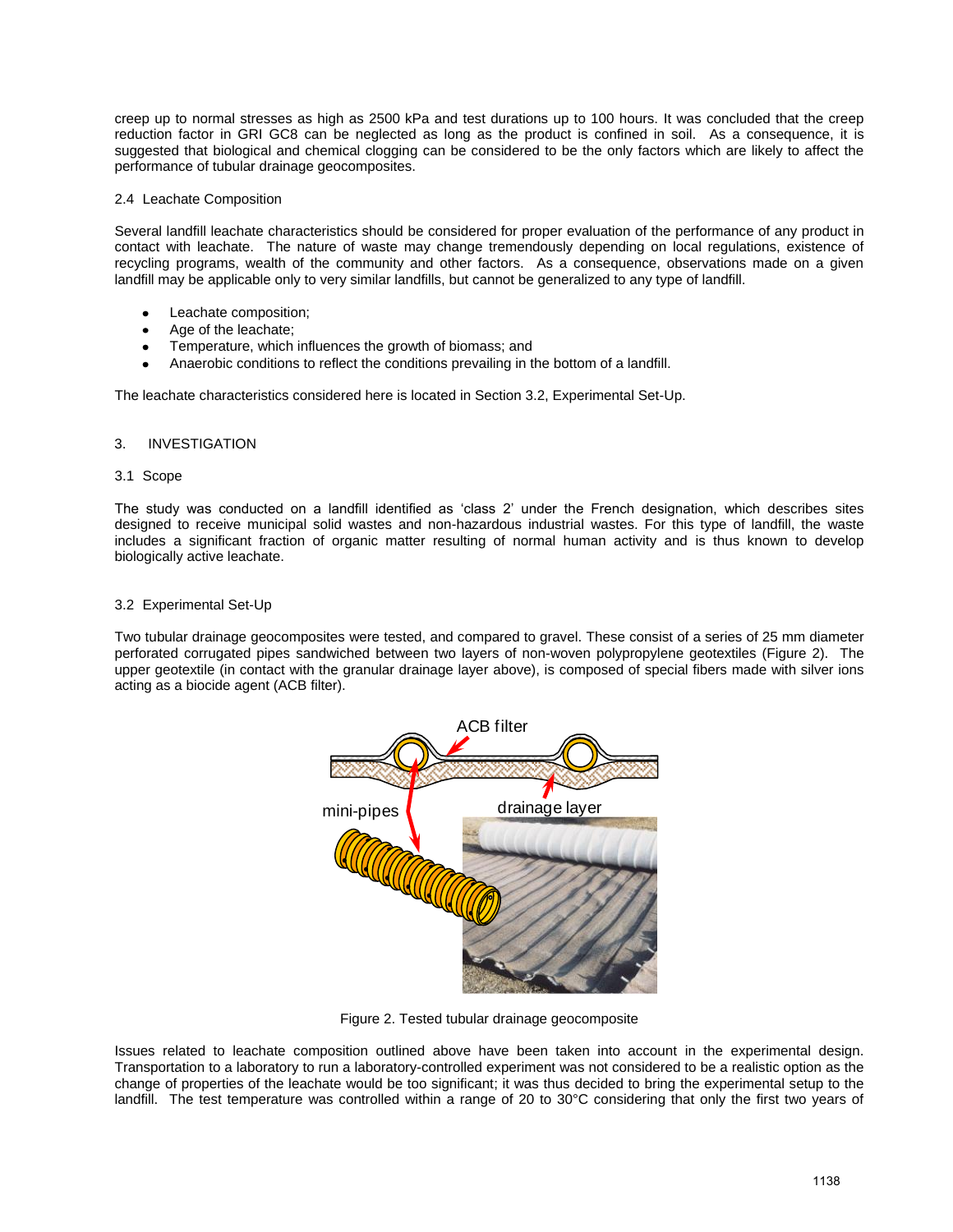service are of interest to the authors. Although it is known that the temperature at the bottom of landfills can exceed this value after several years of service (Rowe et al. 2006, Koerner and Koerner 2006), the selected temperature range was considered to be as close as possible to service conditions in the LCS during the first two years of activity at the bottom of the landfill.

The test cell design was developed in order to observe the clogging potential of both the filter and core (perforated pipes) of the geocomposite. The test cells were installed in a building located near the perimeter of the landfill, close to a leachate sump, where fresh leachate could be easily pumped and injected into the test cells. The building was maintained at a temperature of 25±5°C year round in order to maintain a biological activity of a similar nature than what is likely to be experienced by the geosynthetic drainage products at the bottom of landfill during their first years of operation. Preservation of anaerobic conditions was ensured by the design of the test cell, which was achieved by positioning the outflow weir above the top of the cell to submerge the interior of the cell in leachate, and relatively small diameter pipes were used to inject the leachate into the cells. The leachate was circulated through a gravel layer first, then through the geocomposite, and collected through the exit of the pipe on one end of the cell, (Figure 3). Although the tested product is not sensitive to normal load, a normal load in the range of 100 kPa was used to represent conditions at the base of a landfill cell within 18 months of operation. The normal load was achieved by controlling the compression of calibrated springs (Figure 4).

# 3.3 Leachate Injection

The system used to control injection of a fixed quantity of leachate in the conditions of the test is described as follows:

- 1. A large volume of leachate was pumped into a 'buffer reservoir' located above the cells, then allowed time to equilibrate with room temperature.
- 2. The first series of electro-valves were opened simultaneously to allow flow of the leachate from the buffer reservoir into smaller calibrated reservoirs, each equipped with a valve to control the leachate to a fixed volume.
- 3. A second series of electro-valves were opened to permit flow of the leachate into the test cell a short time after stabilization of the second step.

One standard pump was needed to inject leachate into the 'buffer reservoir'. The pump and the electro-valves were controlled using timers. Overall, this system allowed injection of one liter of leachate into the test cells ten times per day, (at a frequency of 144 minutes), which was considered sufficient to maintain a constant supply of nutrients to the microorganisms likely to develop into the system, while maintaining the test conditions.





Figure 3. Cross section of a test cell Figure 4. Control of the 100 kPa normal stress

# 3.4 Monitoring Technique

As mentioned at the beginning of this paper, this project involved a collaborative effort from the landfill owner, a geosynthetics manufacturer and a laboratory. In addition to the supply of the test area, the personnel available on-site was used for periodic control of the experiment, as well as to perform simple measurements and to report their observations to the laboratory.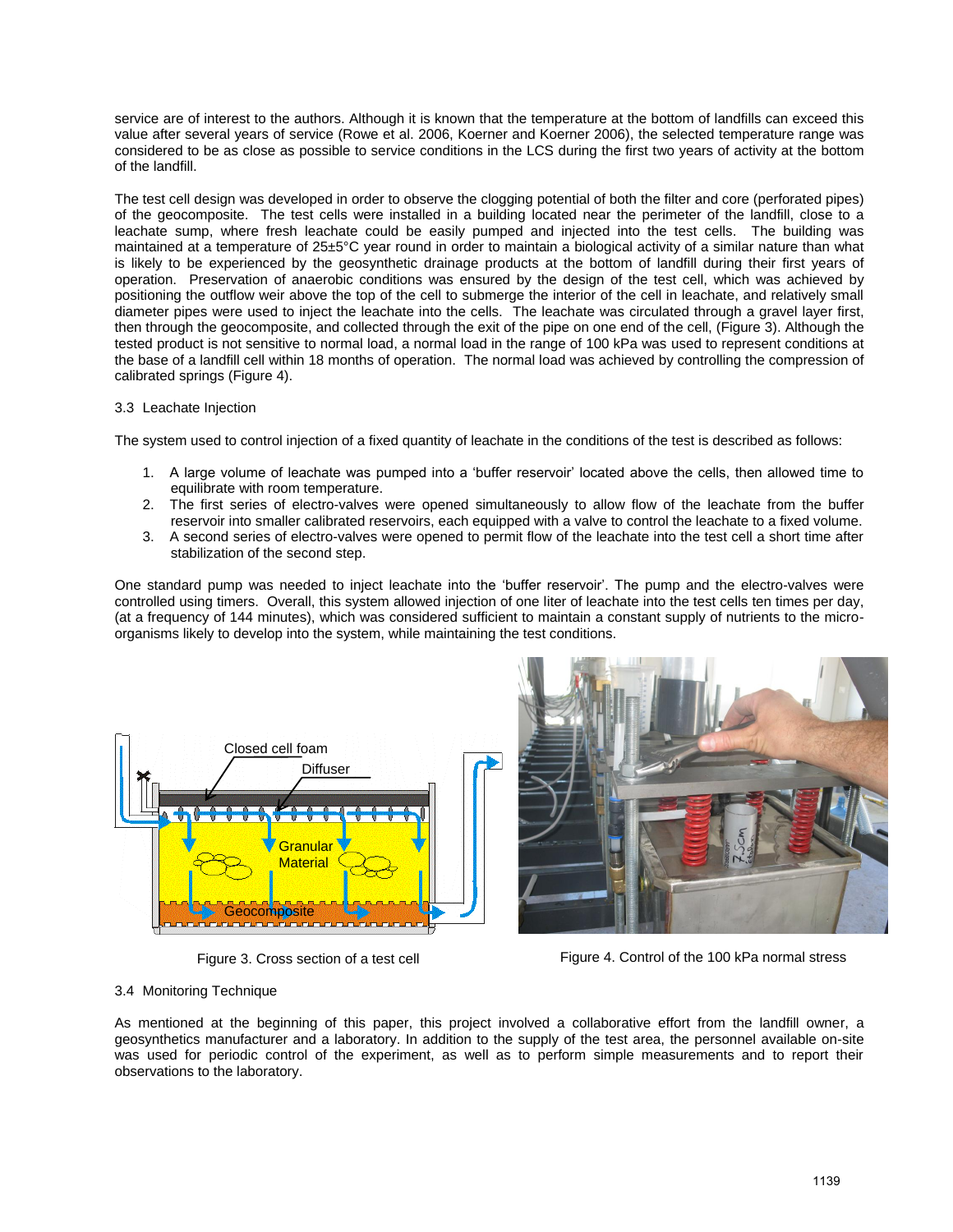The monitoring technique was designed to ensure the performance of this approach. As the objective of the project was to observe a lack of clogging after 18 months, a simple measurement of the time needed for leachate to percolate through the system under fixed conditions was adopted. A container was thus installed in parallel to the pipe used to inject the leachate. A falling head infiltration test was then performed using the same path as the one used by the leachate itself. Although this technique cannot be used to quantify potentially minor adverse effect of the leachate on the system, the blocking of any component of the system can be easily detected.

Figure 5 presents the system used to monitor the infiltration rate. The time needed for the water to enter the system was measured by observation of the water level traveling between the lines marked 'H<sub>0</sub>' and 'H<sub>1</sub>'. An infiltration rate was calculated, expressed as the velocity of the water entering the cell, under an average head of 0.15 m (0.15 m being half of the allowable head according for many regulations). From these observations, a clogging index was defined as the ratio between the infiltration rate at a given time, and the initial infiltration rate.

# 3.5 Experimental Program

Three configurations were tested, and each was replicated three times for a total of nine test cells. Two out of the three configurations involved tubular drainage geocomposites with anti-bacterial filters (Table 1). The third configuration was involving only gravel (Figure 6). The gravel was selected according to the current regulatory requirements prevailing in France: crushed gravel, sieved between 20 and 40 mm. An overview of the complete test set-up is presented in Figure 7.

| Table 1: Tested geocomposite properties |  |  |  |  |  |  |
|-----------------------------------------|--|--|--|--|--|--|
|-----------------------------------------|--|--|--|--|--|--|

|                                                                         | Standard  | type 'A'              | type 'B'             |
|-------------------------------------------------------------------------|-----------|-----------------------|----------------------|
| Test cell number                                                        |           | 1, 4, 7               | 3, 6, 9              |
| Mass per unit area of the filter $(q/m2)$                               | EN 9864   | 160                   | 240                  |
| Mass per unit area of the cushion $(g/m2)$                              | EN 9864   | 800                   | 800                  |
| In-plane transmissivity ( $\sigma$ = 400 kPa, i=0.1, m <sup>2</sup> /s) | ISO 12958 | $5.7 \times 10^{-4}$  | $5.7 \times 10^{-4}$ |
| Antibacterial treatment                                                 |           | Embedded,             | non-                 |
|                                                                         |           | leachable silver ions |                      |





Figure 5. Periodic monitoring system. Figure 6. Gravel (dimensions of the cell: 250 mm x 250 mm)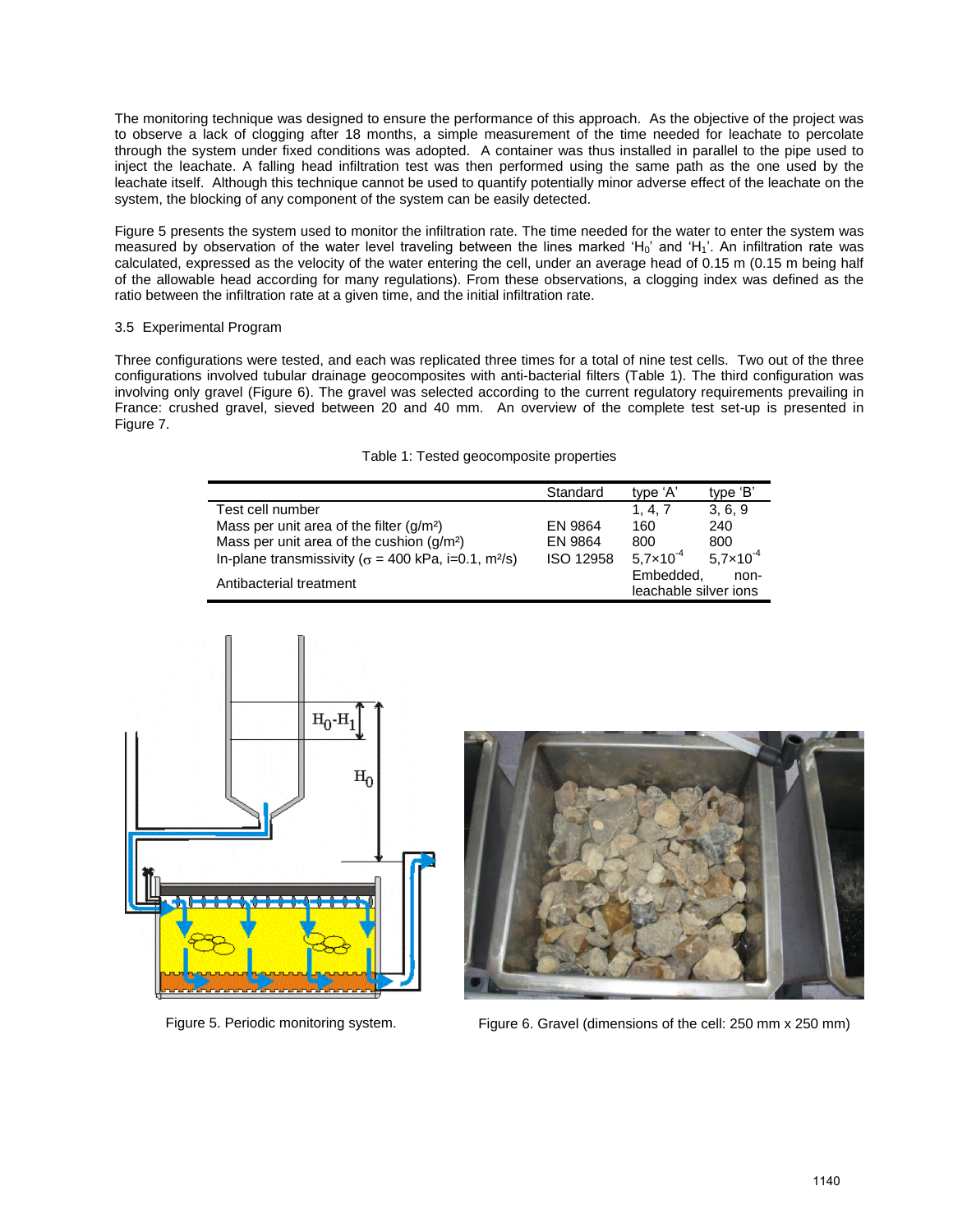# 4. OBSERVATIONS

No significant clogging could be detected using the technique described above. At the end of the test, the cells were dismantled to observe the quantity of biomass accumulated in the system and to proceed with observations, measurement of the pore volume, and weighing the quantity of biomass accumulated in the gravel.

#### 4.1 Clogging

Figure 8 presents the change of the clogging index with time for each of the three configurations. After 18 months, it was observed that none of the systems had lost their efficiency, with a 'clogging index' in the range of 3 to 5.



Figure 7. View of the 9 cell test apparatus

4.2 Residual Volume of Voids in the Gravel

In order to determine the residual porosity at the end of the test, the quantity of water that freely flowed out of the saturated cells was collected and compared to the total volume of the inside of the cell. It was found that the measured void volume ranging from 27% to 34% for all three drainage types, demonstrating the presence of a significant amount of voids in the granular drainage layer (Table 2).

4.3 Weight of Biomass and Fine Particles Trapped into the Components

After measurement of the volume of voids, the accumulated biomass and minerals trapped into the system were collected at the end of the project using the following procedure:

- Gravel and test cell were washed in clear water;
- Biomass in the water was filtered from water on a geotextile;
- Wet biomass was weighed;
- Biomass was dried in the air, at room temperature;
- Dry residual material was weighed.

The corresponding measurements are presented on Table 2. It can be observed that a significant amount of biomass has developed into and immediately above the geotextiles (cushion component of the tubular drainage geocomposite), which is consistent with previous observations of clogging (Rowe 2005).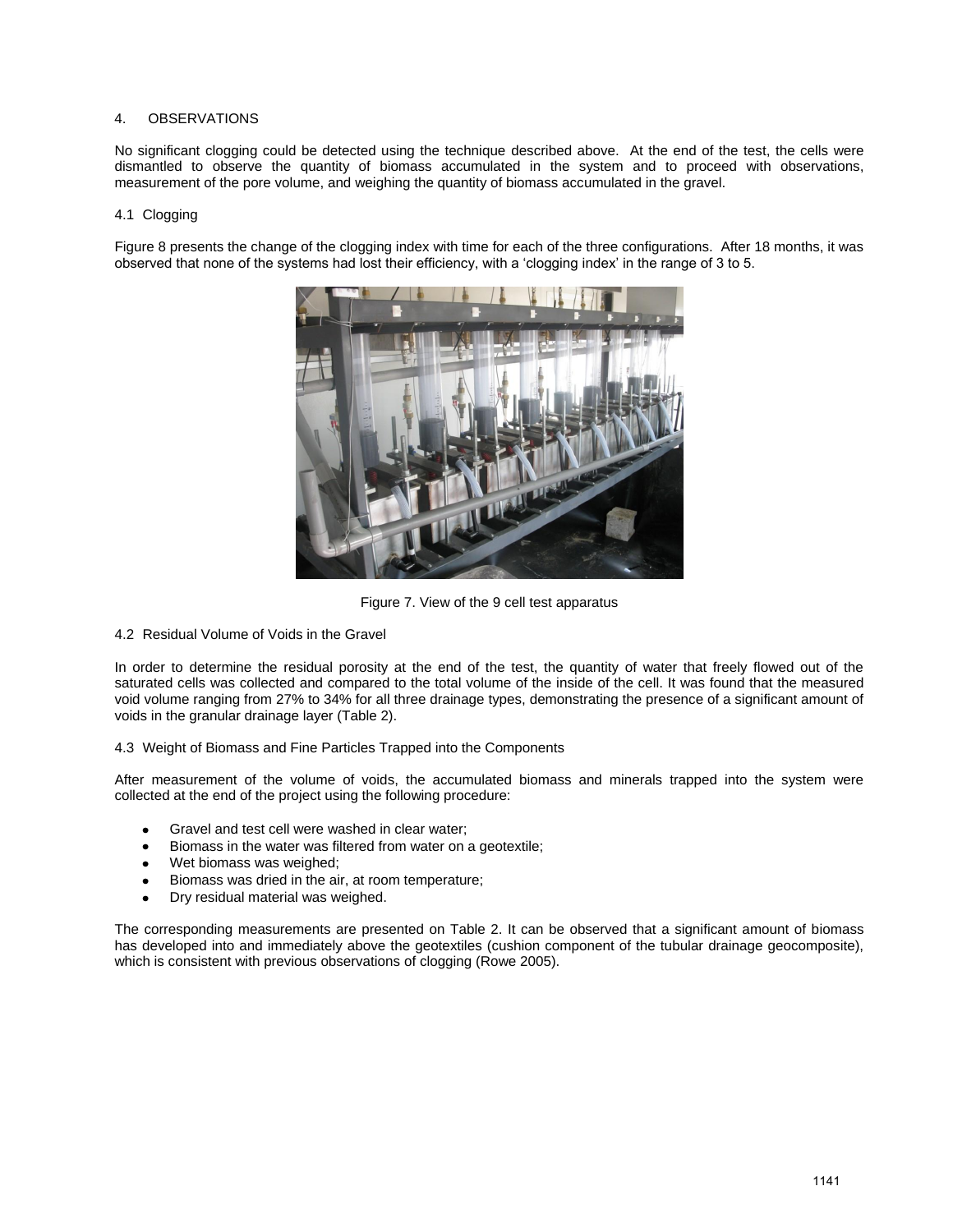| Table 2: Measurements conducted after testing |        |               |                   |                   |                   |                   |  |  |  |
|-----------------------------------------------|--------|---------------|-------------------|-------------------|-------------------|-------------------|--|--|--|
|                                               | Cell # | Void<br>ratio |                   | Mineral particles |                   | <b>Biomass</b>    |  |  |  |
|                                               |        |               | In the            | On the            | In the            | On the            |  |  |  |
|                                               |        |               | gravel            | geocomposite      | gravel            | geocomposite      |  |  |  |
|                                               |        | %             | Kq/m <sup>2</sup> | Kq/m <sup>2</sup> | Kq/m <sup>2</sup> | Kq/m <sup>2</sup> |  |  |  |
| Type A                                        |        | 34%           | 0.288             | 1.472             | 6.016             | 5.856             |  |  |  |
|                                               | 4      | 33%           | 0.736             | 1.696             | 6.912             | 6.464             |  |  |  |
|                                               |        | 27%           | 0.672             | 1.696             | 7.040             | 5.408             |  |  |  |
| Gravel                                        | 2      | 30%           | 0.608             | 0.800             | 4.832             | 4.448             |  |  |  |
|                                               | 5      | 32%           | 0.480             | 0.896             | 5.344             | 7.104             |  |  |  |
|                                               | 8      | 30%           | 0.736             | 0.992             | 5.184             | 5.184             |  |  |  |
| Type B                                        | 3      | 33%           | 0.256             | 1.456             | 5.696             | 6.448             |  |  |  |
|                                               | 6      | 34%           | 0.640             | 1.808             | 6.464             | 6.352             |  |  |  |
|                                               | 9      | 30%           | 0.928             | 2.064             | 6.656             | 6.160             |  |  |  |





#### 4.4 Visual Observations

Although a shiny black film of biomass could be observed in the gravel and as well as on the geotextile of the tubular drainage geocomposite, connected void spaces were still existent, allowing water to flow through the gravel and the geocomposite. These observations were consistent within the entire set of experiments ran. No visual evidence of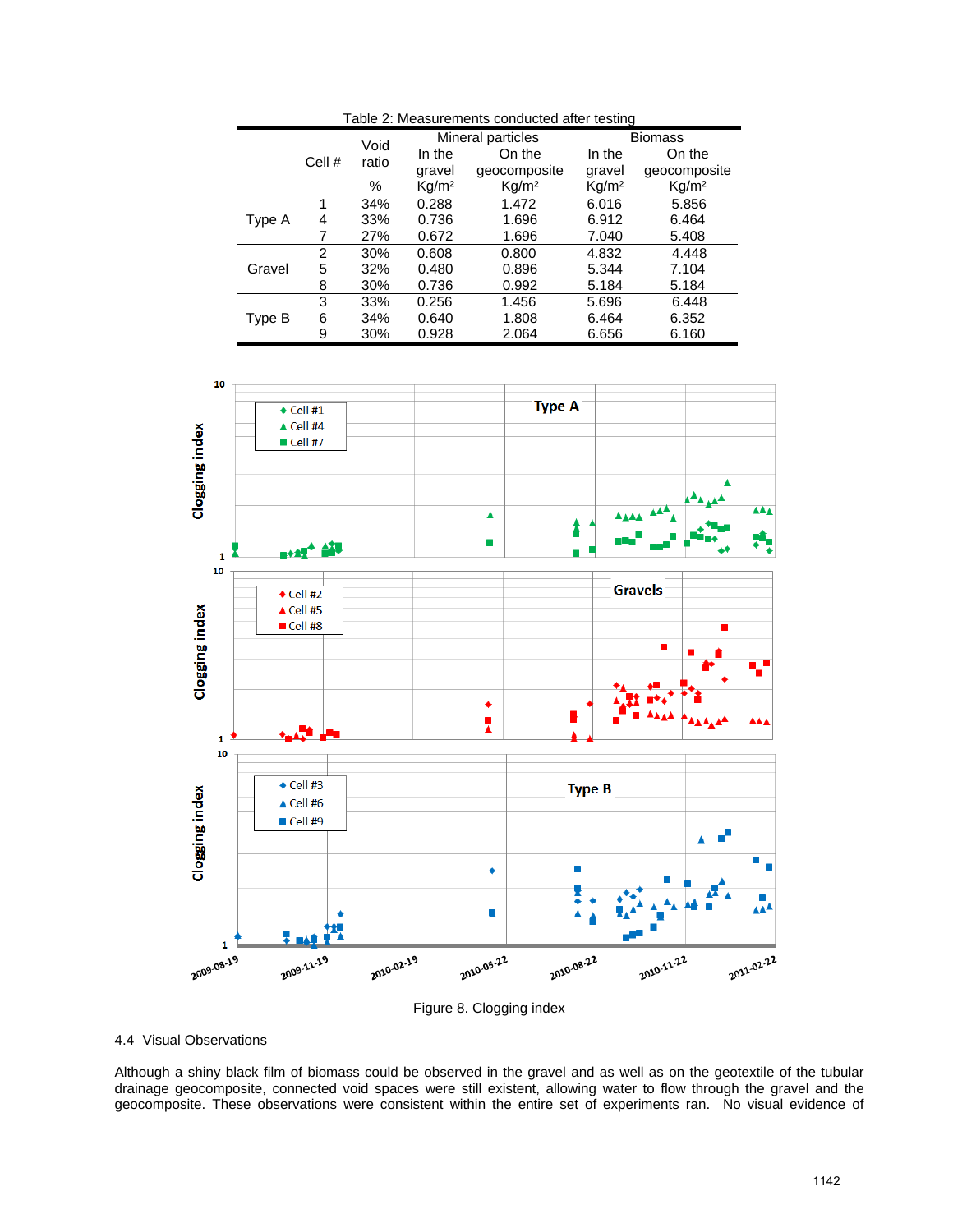buckling or damage of the pipes arising from the combination of leachate exposure and normal load could be observed. Examples of the dismantled drainage components are presented in Figures 9, 10, and 11.

# 5. DISCUSSION AND CONCLUSIONS

A thorough literature review was conducted regarding the regulatory required and actual drainage capacity of the LCS over the life of a "dry tomb" landfill. This literature review led to the conclusion that leachate flow potentially reaching the leachate collection layer of a "dry tomb" landfill is significantly less at the end of its lifespan, than what is required in the early stages of its lifespan. This particular observation allowed for some flexibility regarding the long term performance of geocomposite drainage layers with respect to chemical and biological clogging. Specifically, the highest anticipated leachate supply rates are anticipated during the early stages of the landfill; while once the final cover is installed the anticipated leachate supply rates have significantly dropped off.

This particular observation is basically in line with the second component of this research; which shows that although clogging increases over time; the drainage media may not completely clog, thus still allowing the reduced leachate supply to be removed from the bottom liner and meeting the set goals of maintaining the hydraulic head below the prescribed threshold (typically 0.3 m).





Figure 9. Gravel in cell 8. Figure 10. Side view of the geocomposite in cell 4 (type A).



Figure 11. Side view of the geocomposite in cell 7 (type A).

On the other hand, experimental confirmation was presented herein that a tubular drainage geocomposite incorporating a geotextile treated with silver ions as a biocide agent can remain functional for up to 18 months, when exposed to leachate in representative conditions as what would be present at the bottom of a LCS in an active landfill classified as 'class 2' (municipal solid waste and non-hazardous industrial waste) under the French regulation. Both styles of tubular drainage geocomposites and the gravel used as the control did not experience complete clogging to the point they would be no longer functional after 18 months of testing. However, it was not possible to detect any statistical difference in clogging between the various configurations due to the preferred monitoring strategy.